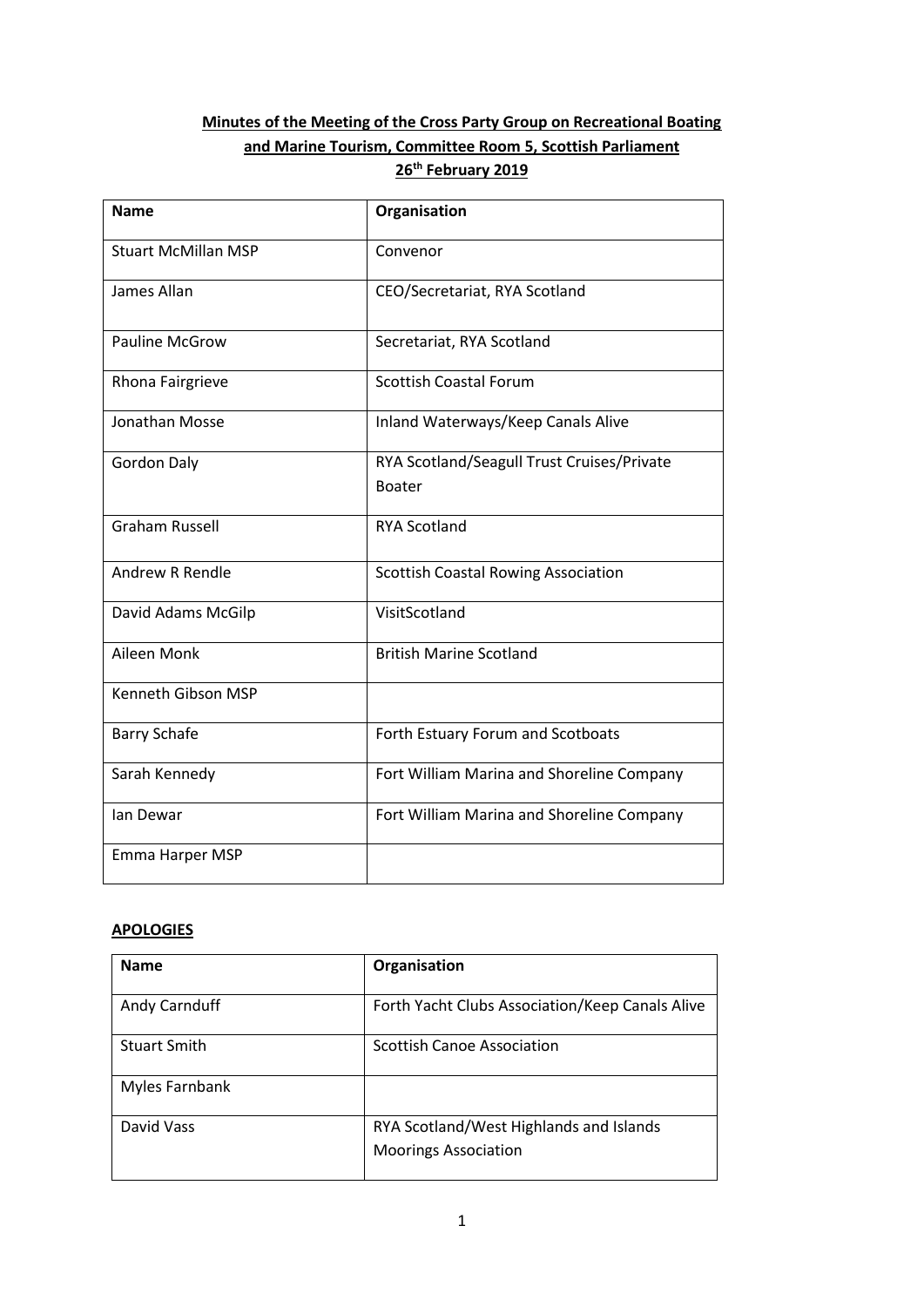| <b>Daniel Steel</b>      | SailScotland                                               |
|--------------------------|------------------------------------------------------------|
| <b>Esther Brooker</b>    | <b>Scottish Environment Link</b>                           |
| Mike McGregor            |                                                            |
| Jim McLachlan            | <b>Scottish Coastal Rowing Association</b>                 |
| <b>Alison Harris MSP</b> |                                                            |
| Catherine Topley         | <b>Scottish Canals</b>                                     |
| David Hill               | <b>British Marine Scotland</b>                             |
| <b>Richard Davies</b>    | Keep Canals Alive Alliance/Inland Waterways<br>Association |
| Fergus Duncanson         | <b>RYA Scotland</b>                                        |
| <b>Donald McLaren</b>    | Clyde Yacht Clubs Association                              |
| <b>Alison Harris</b>     | Holy Loch Port/Cruise Scotland                             |
| <b>Richard Millar</b>    | <b>Scottish Canals</b>                                     |
| Jackie Baillie MSP       |                                                            |

#### **Welcome and Apologies**

#### **GDPR**

SMCM advised everyone before the meeting commenced the following:

**The names of individual members are listed on the CPG website alongside the list of organisation members. The parliament's guidance states that "The name of an individual is considered to be personal data so if you are holding the names of those attending CPG meetings and minutes of what was said, then those minutes include personal data." The names of CPG attendees will be on the public record of the meeting. If anyone does not wish there name to appear on any publicly available CPG documents, please let Pauline McGrow know. This notice will be read at the start of future CPG meetings.**

**2. Minutes and Action Points from last meeting** The minutes were approved as an accurate record. **Proposed: Gordon Daly Seconded: Sarah Kennedy**

#### **Action Points from Last Meeting**

**1. 2020 Year of Coasts and Waters**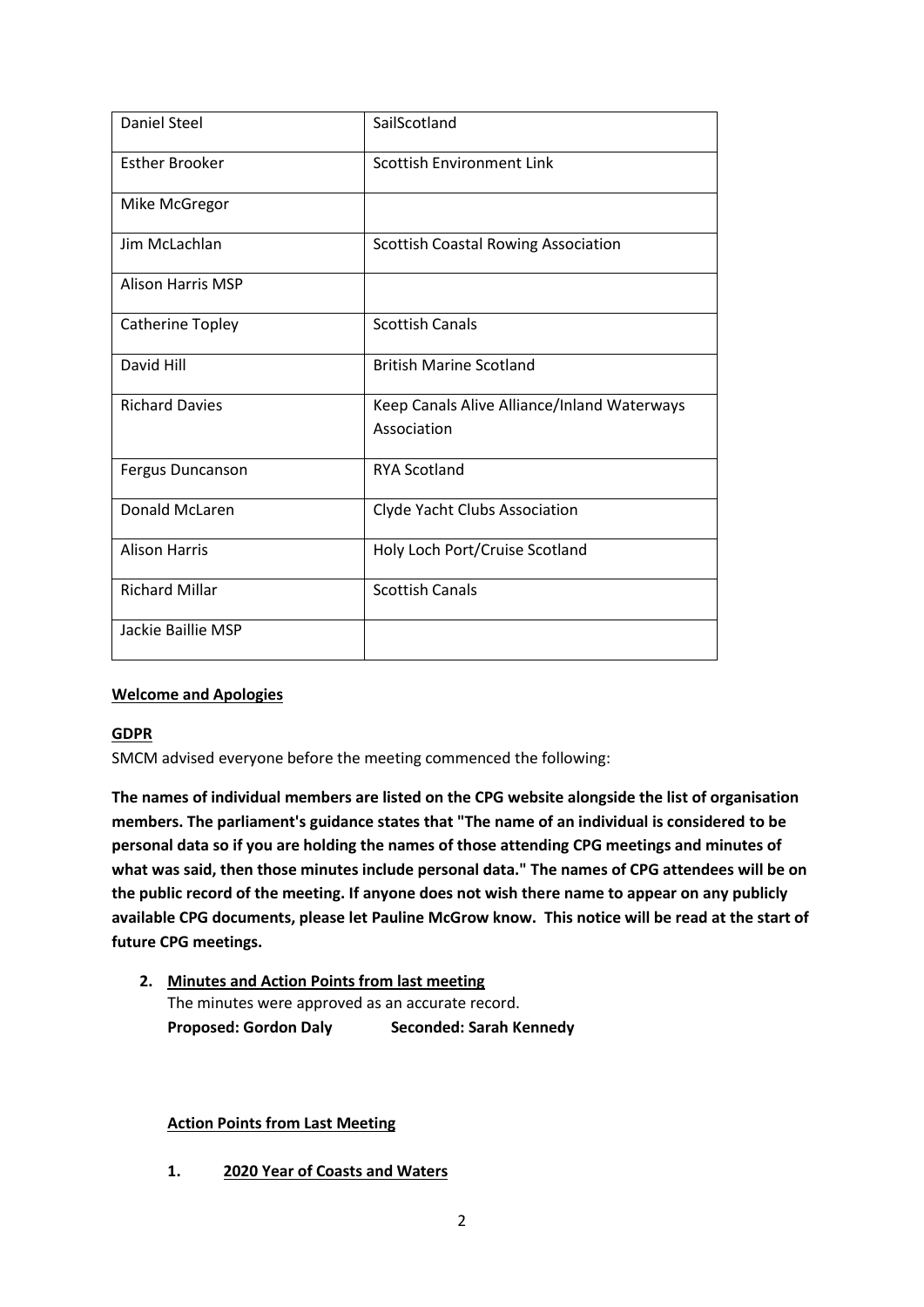Ongoing discussion taking place.

# **2. Invite Aberdeen Harbour to a future meeting**

SMCM reported that invite was sent but unfortunately Aberdeen Harbour were unable to attend due to other commitments. It was agreed to invite them to a future meeting.

**3. Oban Bay Developments** Ongoing action.

# **4. Mission Blue Hotspot Nomination, Argyll and Isles** PM reported that further information will be sent to MSPs once available.

## 3. **Update on EU/Brexit**

SMCM reported that there is no update available and all is still under discussion. JA reported that the RYA continues to represent boaters at UK level on the following -

- Red Diesel
- Border control
- Sale of boats
- Irish border

SMCM asked if there will be impact on people working here. JA explained that this could have an impact on qualifications, independent charter companies, training schools in Mediterranean and RYA colleagues and they are making representation to Westminster. SMCM explained that there are Scottish and UK websites offering guidance on this. **Action: PM to circulate the website links.**

## **Update ON Marine Tourism Strategy/Events**

SMCM reported that Martin Latimer has sent his apologies and an update on Marine Tourism Strategy and events will take place at the next meeting.

## 4. **Future Business**

SMCM asked the members thoughts on future business items and the following suggestions were made;

 **Scottish Tourism Strategy** – JA reported that we have we have had positive response from the Scottish Tourism Alliance and it would be useful to hear more about the consultation and suggested inviting the Scottish Tourism Alliance to a meeting. This would enable discussion on how smaller bodies can be involved and to represent marine tourism. DAM concurred that smaller and medium enterprises should be involved and it would be good for CPG to influence the stakeholder engagement.

## **Decision/Action: It was agreed to invite Scottish Tourism Alliance to a future meeting.**

## **City Deals**

SMCM suggested looking at City Deals and contacting the different City Deals to obtain further information.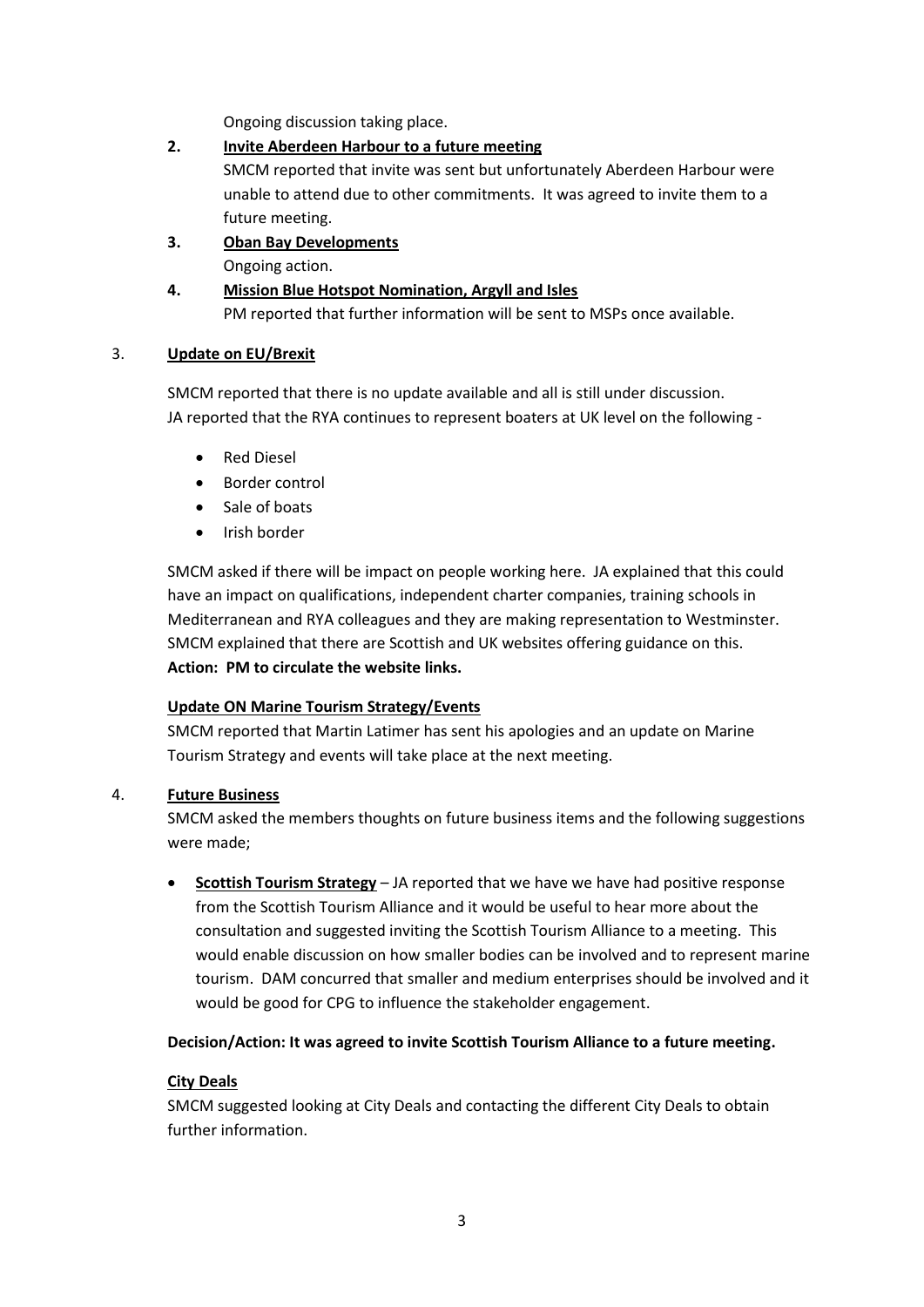Kenneth Gibson MSP reported that the Ayrshire Growth Deal have signed off their agreement. KG further stated that a review is taking place on the future of Cumbrae. There is an opportunity there to look at both Cumbrae and Ardrossan. KG will provide further detail once this becomes available.

DAM reported that Argyll and Bute have submitted a growth deal. Another initiative is the West Coast Marine Collaboration where there is representation from VisitScotland and the RYA. DAM stated that each one of the initiatives success will depend on the level of business sector buy in. DAM stated that both the public sector and business sector need to work together in partnership.

KG gave an example of the scale of funding and explained that the public sector sets the agenda locally and then then Scottish government will then look at funding of these priorities. SMCM asked whether there would be scope for urban regeneration. KG provided an outline of various initiatives and further explained that they also look at areas that are already successful to build on these. DAM gave an example of the VisitScotland Toolkit and if this model works it could work across other local authorities in Scotland. (Link noted below)

[https://www.visitscotland.org/supporting-your-business/marketing-toolkits/year-of-coasts](https://url6.mailanyone.net/v1/?m=1hQ81Q-000O4G-4C&i=57e1b682&c=EUwowGXurEgIv8j7sFt-JZ-x8oWUjKHiR-zitrKGnfYrdsauqGgcWgQCwqIaveKqgK_0jFvKtHJ1nFozWYB0CKdg1lwapWfxboPFkJbn4Rl39e818mQf7BORVN4LerKoowDoa0Z6WBcTg4ZsBsOvamD7W6yeKBzlT1nyfDUa1aKeDDQ2EHuAR3wtIDO3WeOZk66CMpr-A02uf4yfMyQybIxwuiXoW1nq3UXDgFthSXeM9Ez9eYiACl0NAMDZlm9AJ8H_-MOCVT4M_di4X1lLNqIw3bEcI1iFohv2IBiQWFinBGXOTzRvid8UIXNKb0yjZ7s3VV0UTI_IBcH5_FwX4w)[and-waters-2020](https://url6.mailanyone.net/v1/?m=1hQ81Q-000O4G-4C&i=57e1b682&c=EUwowGXurEgIv8j7sFt-JZ-x8oWUjKHiR-zitrKGnfYrdsauqGgcWgQCwqIaveKqgK_0jFvKtHJ1nFozWYB0CKdg1lwapWfxboPFkJbn4Rl39e818mQf7BORVN4LerKoowDoa0Z6WBcTg4ZsBsOvamD7W6yeKBzlT1nyfDUa1aKeDDQ2EHuAR3wtIDO3WeOZk66CMpr-A02uf4yfMyQybIxwuiXoW1nq3UXDgFthSXeM9Ez9eYiACl0NAMDZlm9AJ8H_-MOCVT4M_di4X1lLNqIw3bEcI1iFohv2IBiQWFinBGXOTzRvid8UIXNKb0yjZ7s3VV0UTI_IBcH5_FwX4w)

#### **Emma Harper MSP then joined the meeting.**

DAM stated that the "deals" will be more important and there are more similarities between the various deals.

BS stated that when looking at marine tourism, the industry is much stronger in the west and it is difficult to get a voice in the east. There is investment in marinas, both on the Forth with Port Edgar continuing to grow and the new waterfront at Granton and we need to ensure that the east is represented.

SMCM stated that to increase the level of engagement between the sector and the government we require to be clearer on what it provides. There is an opportunity to provide good news stories from the electorate, businesses and the constituents and this would provide an opportunity to learn. DAM stated that VisitScotland are happy to share these good stories and circulate through their channels.

Emma Harper MSP reported that VisitScotland have come to Dumfries and there is work going on in Solway Yacht Club with Lasers and are also engagement with Solway Council, working in multi depravation areas.

Emma Harper MSP reported that there is potential for developments on the coast and they are working with sportscotland to see if they can get funding for infrastructure for parking facilities.

SMCM encouraged the CPG members to increase their level of dialogue with politicians.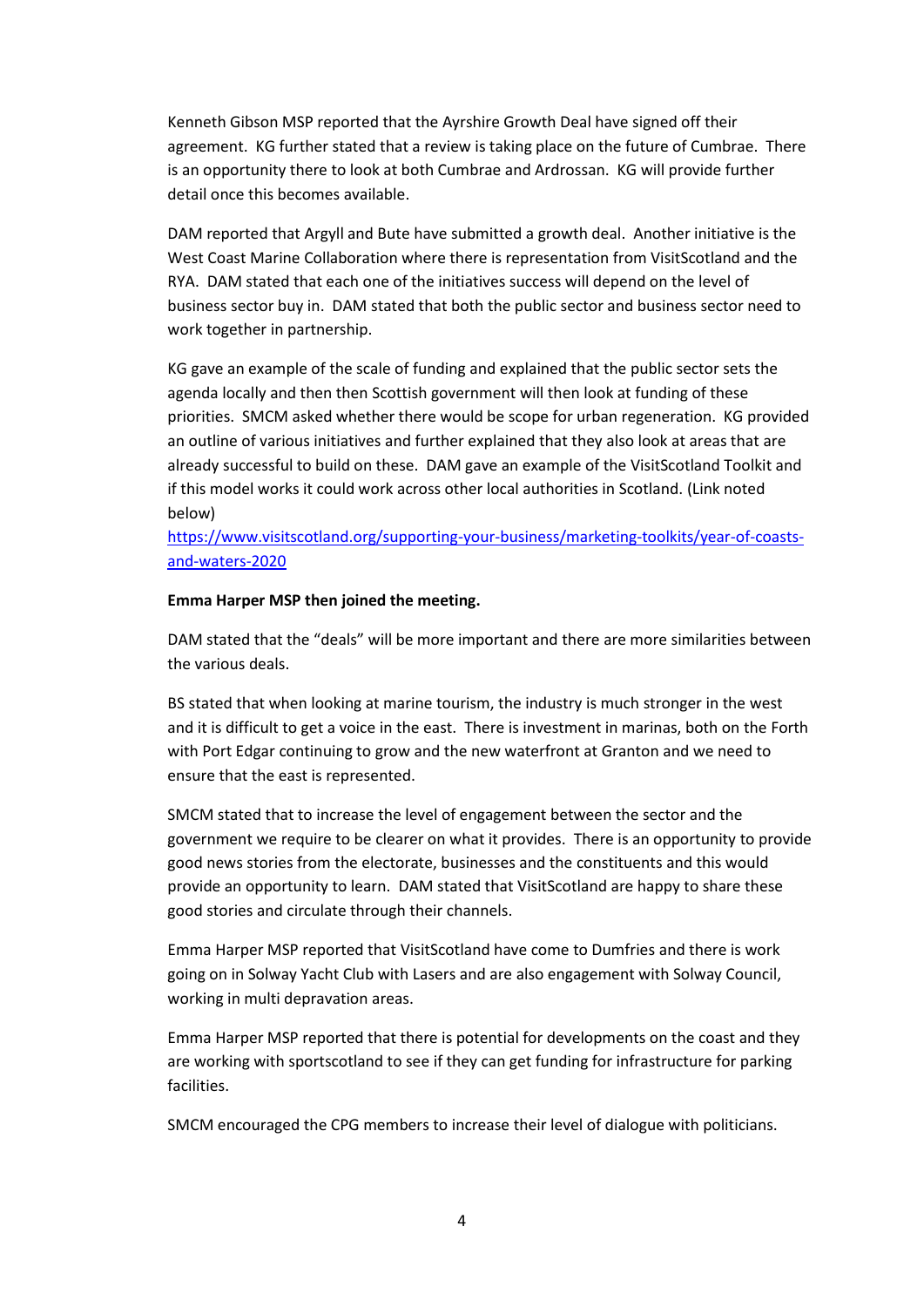#### **East Coast**

**Action: BS suggested inviting East coast marine industry to the meeting and invite SMCM to some activities that are going on in the east.**

**MSP Challenge Board Game** – RF suggested having this game available to people to try out, this game demonstrates the relationship between marine activities and eco system.

SMCM stated that having that game here in the parliament is a good idea and we could put on an event and invite MSPs along. It would provide an element of fun and be educational and will show the economic impact to communities. RF says that the garden lobby would be suitable place to do this.

# **Action: It was agreed that event be arranged for the MSP Challenge Board Game in the Garden Lobby of the Scottish Parliament.**

SMCM stated that the group has progressed since its inception in 2009 and we require to do more to get the message out there. It is good to get the message to local authorities to demonstrate the economic impact of the marine tourism industry. GD also endorsed individuals lobbying their politicians and gave an example of how lobbying achieved a successful outcome with the securing additional funding from the Scottish Government for canals.

SMCM suggested inviting politicians to come out and see activities during the 2 month Parliamentary Summer Recess, this would enable MSPs to learn about what is going on in the area.

#### **Events**

There then followed detail on some events that are taking place during the summer:

#### Skiffie Worlds 2019 Coastal Rowing Championships

AR reported that this is a World Championship event taking place with 60 clubs from all over the world including South Africa and New Zealand. Emma Harper MSP reported that Fiona Hyslop MSP, Cabinet Secretary, Cabinet Secretary for Culture, Tourism and External Affairs will be attending.

#### Years of Coasts and Water Activities

DAM reported that there is a full events programme being planned for the Year of Coasts and Waters in 2020. They are looking at Stranraer as a prime waterfront location and there are various sites round the country taking part. DAM further stated that coastal rowing is an example of joined up thinking that can pay dividends.

#### Push the Boat Out

GD suggested inviting an MSP to Push the Boat Out event taking place at Solway Yacht Club (first weekend in May).

SMCM provided background to the themed years and how this can provide an opportunity to boost the economy.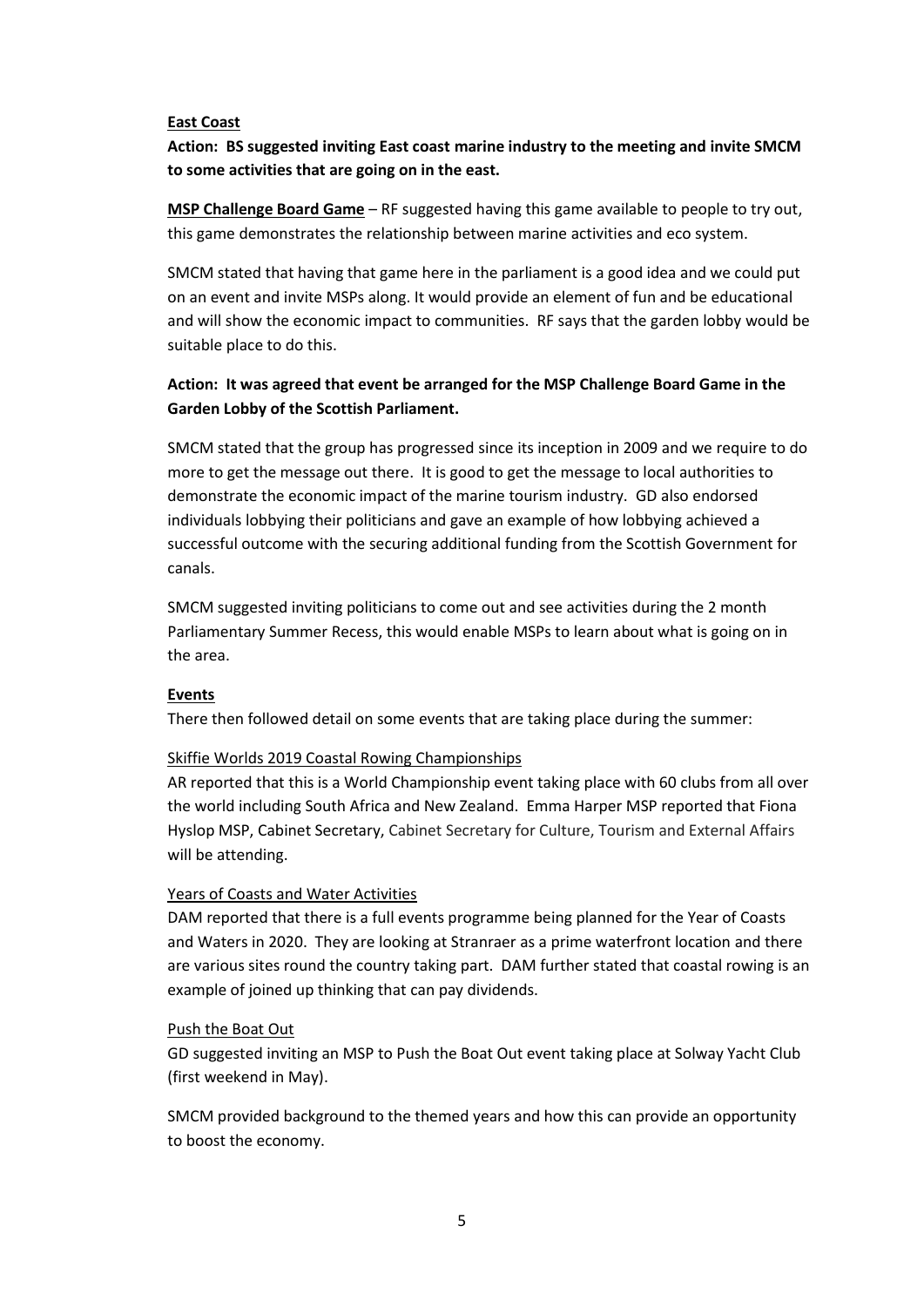#### **Pipeathon 2020**

SMCM reported that he will be taking part in a Charity Pipeathon around the 32 local authorities during Easter 2020 that will tie in with the Year of Coasts and Waters 2020 events. SMCM will provide further information once available.

#### **Canal Carnival**

GD reported that Lowland Canals Association and Lowland Canal Volunteer Group are holding a Canal Carnival over the weekend, 24<sup>th</sup> to 26<sup>th</sup> May 2019. GD provided an outline of the programme. All MSPs from the local authorities will be invited. **Action: Details to be circulated to CPG members.**

#### **Marine Litter**

GR stated that waste disposal/recycling/marine litter is an ongoing issue for marinas and local authorities. GR reported that he attending a meeting along with Marc Turner (Communications and Marketing Manager RYA Scotland) with Keep Scotland Beautiful to look at Beach Cleans and other environmental matters.

SMCM stated that there an opportunity for a shared service to your local authorities. SMCM provided an example of joint working between local authorities. GR stated that this would require further discussion with the local authorities to see what is possible.

DAM reported that the 2020 Working Group has committed to environmental messages about protecting the maritime environment and stated that recreational boaters also have responsibilities too. Education is required however Visit Scotland will assist in the marketing side. DAM indicated that he was happy to feedback to the working group. It will be an opportunity to influence local authorities.

# **Action: It was agreed that we contact Audit Scotland provide information on the various recycling schemes.**

SMCM suggested that through the wider marine tourism sector it would be beneficial to have a standard guidance document. RF stated that The Green Blue produced information on what could be recycled and suggested that the RYA could assist.

RF reported that there is a Waste Management scheme for port facilities. The current version is working with single plastics and there is nothing to prevent connections with local authorities to see if these situations could be improved and look at a more integrated approach. **Action: RF will take this back to Marine Scotland and discuss with colleagues who are involved with the marine litter aspects.**

DAM stated that this could provide a business opportunity. RF stated that the Moray Firth Partnership and Marine Conservation Society and Pilots observe where marine litter ends up and take photographs. **Action: RF suggested inviting the Project Officer from the "Scrapbook project". Action: GR suggested inviting Keep Scotland Beautiful to a future meeting too.**

**Action: Emma Harper MSP suggested inviting FEDRA to discuss nurdles and this was agreed.**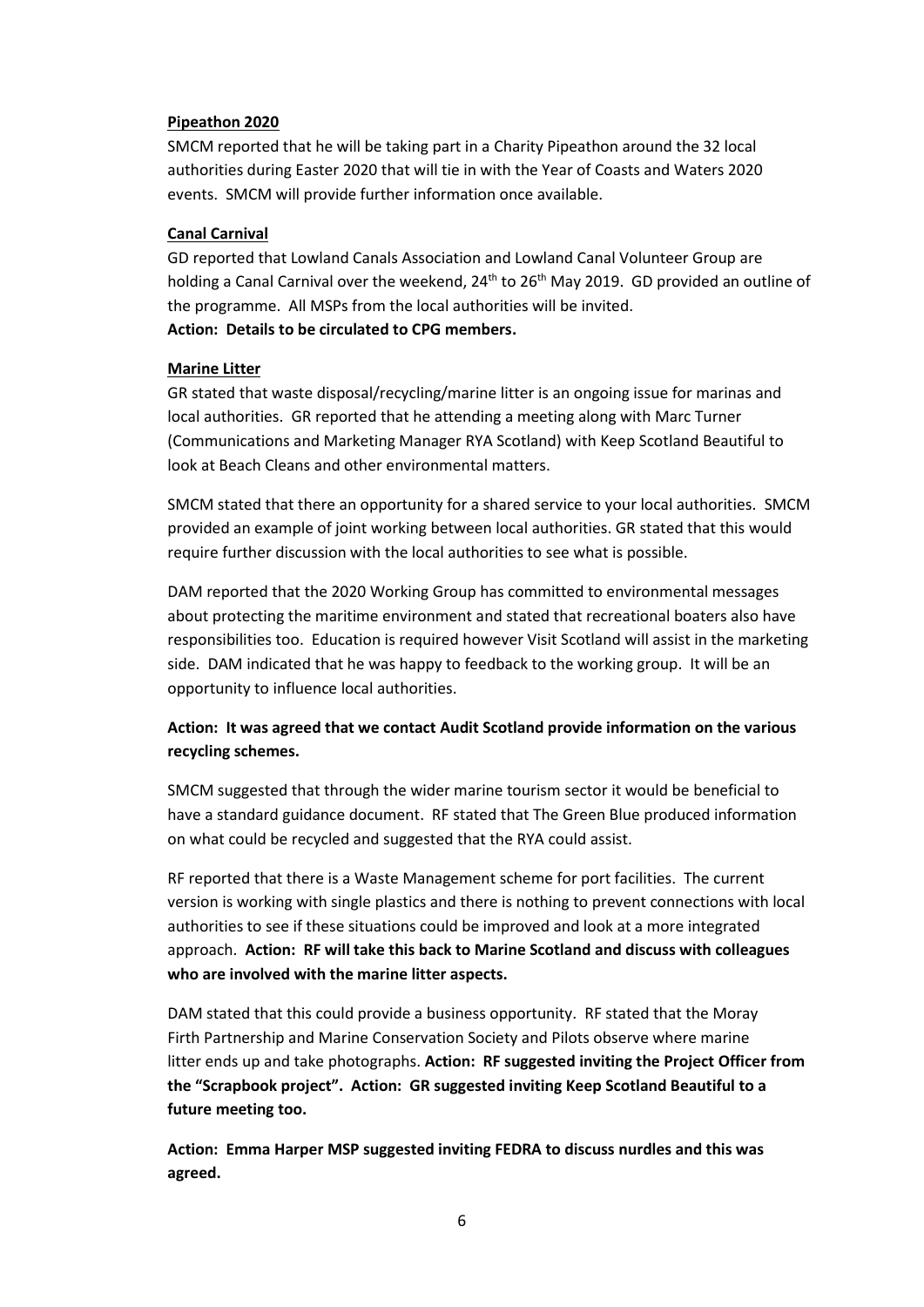JA stated that we can demonstrate the difference that recreational boating has made and use these good news stories to show the impact of sport.

**Action: JA suggested Cross Party Group on Sport, have a joint meeting in the future (this was agreed)**

- **5. AOCB**
	- **Climate Change Adaptation Strategy Consultation** GR reported that the consultation is now live. **Action: Link to be circulated and GR encouraged CPG members to read through consultation even if you do not wish to submit a response.**
	- **Boat Building and Boat Repair Course**

AM reported that British Marine Scotland have been working on Boat Building and Boat Repair and the framework has been approved. Invitation will be sent to members for the launch event and promotion will take place to generate interest. GR suggested that the new BBC channel may be a good way to promote. SMCM stated that he was delighted that this has been taken forward. AM asked for assistance in spreading the word to the sector. SMCM stated that this would be a good opportunity to promote to politicians and start engagement process.

 **Kinloch Castle Friends Association, Rum** – SK reported that she has been liaising with SNH as the castle is in a state of disrepair. Marine Harvest (MAWI) have 10 swinging moorings in Loch Scresort that is a good facility. There has been a good increase in yachts with 23 mooring at any one time. There are shore facilities and an open castle bistro. They are also looking at nature tourism and there are 11 cruise ships going in this year. **Action/Decision: It was agreed to invite Kinloch Castle Friends Association to a future meeting.** DAM stated that he is happy to come along to look at this in regards to marine tourism development and endorse strategy on the number of the moorings. In the Marine Plan planning consents are more likely if it can be demonstrated that it will achieve objectives across various sectors. GR stated that the small areas should all work in partnership.

SMCM asked if there are any future business items that members would like to raise please let him know.

#### **Date of Next Meeting**

**Tuesday 25th June 2019 at 6pm** incorporating the AGM, SMCM advised that the date may change at short notice if there are bills due to go through in the lead up to the end of parliamentary session.

The meeting closed with vote of thanks to the Chair.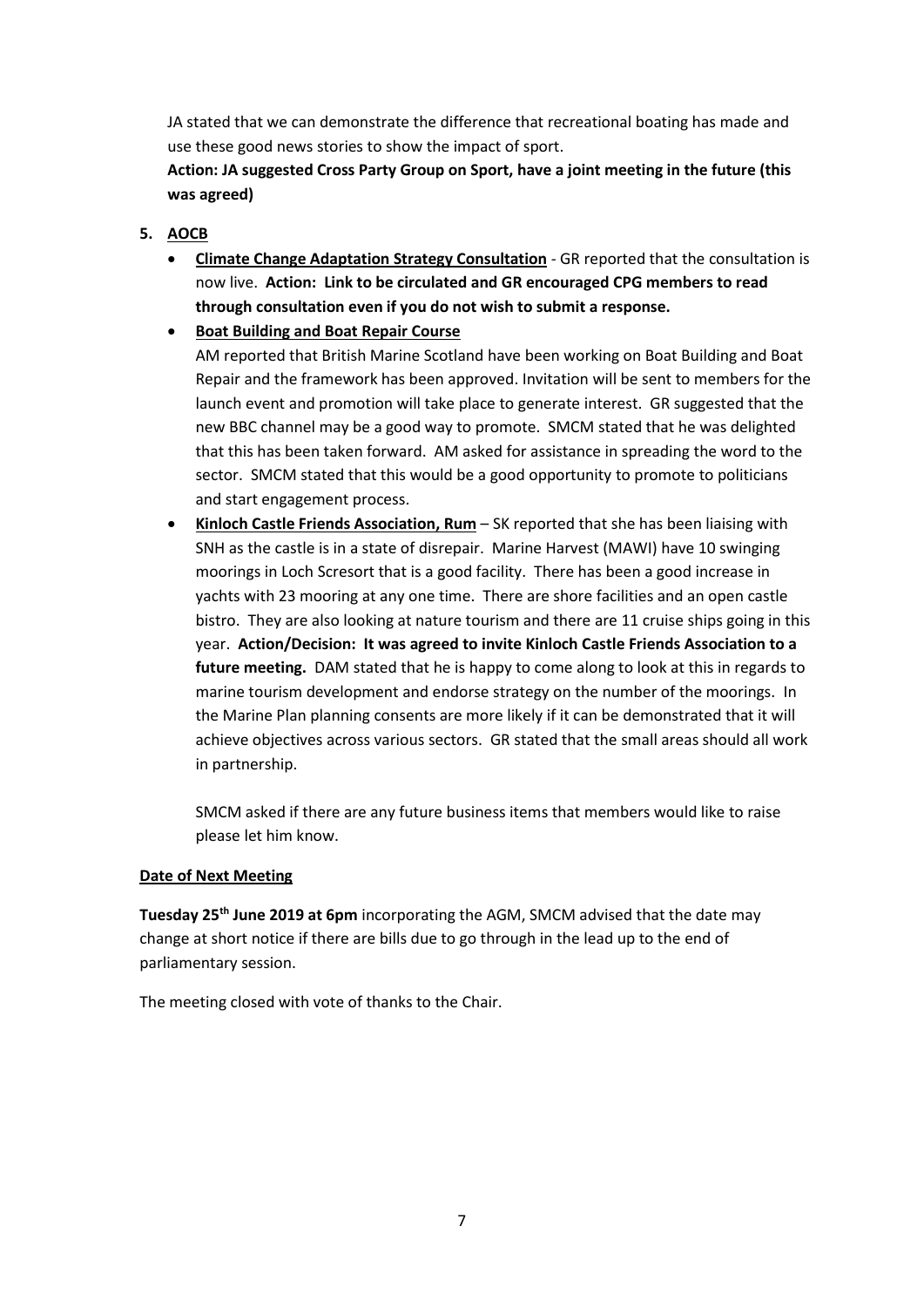# **SUMMARY OF ACTIONS/DECISIONS**

|    | <b>Actions</b>                                                                 | Resp.       | <b>Date</b> | Completed             |
|----|--------------------------------------------------------------------------------|-------------|-------------|-----------------------|
|    |                                                                                |             | Raised      |                       |
| 1. | 2020 Year of Coasts and Waters                                                 | <b>ALL</b>  | 27/2/18     | Ongoing               |
|    | Look into events for 2020 Year of Coast and                                    |             |             |                       |
|    | Water. To be discussion topic together with                                    |             |             |                       |
|    | discussion about attracting sailing events to                                  |             |             |                       |
|    | Scotland.                                                                      |             |             |                       |
| 2. | <b>Oban Bay Developments</b>                                                   |             | 26/6/18     | Circulated            |
|    | Survey to be circulated.                                                       | PM          |             | 28 <sup>th</sup> June |
|    | Consideration to be given to inviting CMAL to a                                |             |             | 2018                  |
|    | future meeting.                                                                |             |             |                       |
|    |                                                                                |             |             | Ongoing               |
| 3. | <b>Mission Blue Hotspot Nomination Argyll and</b>                              |             |             |                       |
|    | <b>Isles</b>                                                                   | <b>SMCM</b> | 25/11/18    | Circulated 9th        |
|    | MPs, MSPs and Councillors to be made aware                                     |             |             | <b>May 19</b>         |
|    | of nomination.                                                                 |             |             |                       |
| 4. | <b>Brexit</b>                                                                  | SSMCM/PM    | 26/2/19     |                       |
|    | SMCM explained that there are websites                                         |             |             |                       |
|    | offering guidance on workers.                                                  |             |             |                       |
|    | Action: PM to circulate the website links.                                     |             |             |                       |
|    |                                                                                |             |             |                       |
| 5. | <b>Future Business Items</b>                                                   |             |             |                       |
|    |                                                                                |             |             |                       |
|    | <b>Scottish Tourism Strategy</b>                                               | PM          | 26/2/19     |                       |
|    | Invite Scottish Tourism Alliance to a                                          |             |             |                       |
|    | future meeting.                                                                |             |             |                       |
|    | <b>East Coast</b>                                                              |             |             |                       |
|    | Invite a representative from the East<br>coast marine industry to the meeting/ | BS/PM       |             |                       |
|    | invite SMCM to some activities that are                                        |             |             |                       |
|    | going on in the east.                                                          |             |             |                       |
|    | MSP Challenge Board Game - RF<br>٠                                             |             |             |                       |
|    | suggested having this game available to                                        |             |             |                       |
|    | people to try out, it demonstrates the                                         | SMCM/RF/PM  |             |                       |
|    | relationship between marine activities                                         |             |             |                       |
|    | and eco system and invite SMCM to do                                           |             |             |                       |
|    | the challenge.                                                                 |             |             |                       |
|    |                                                                                |             |             |                       |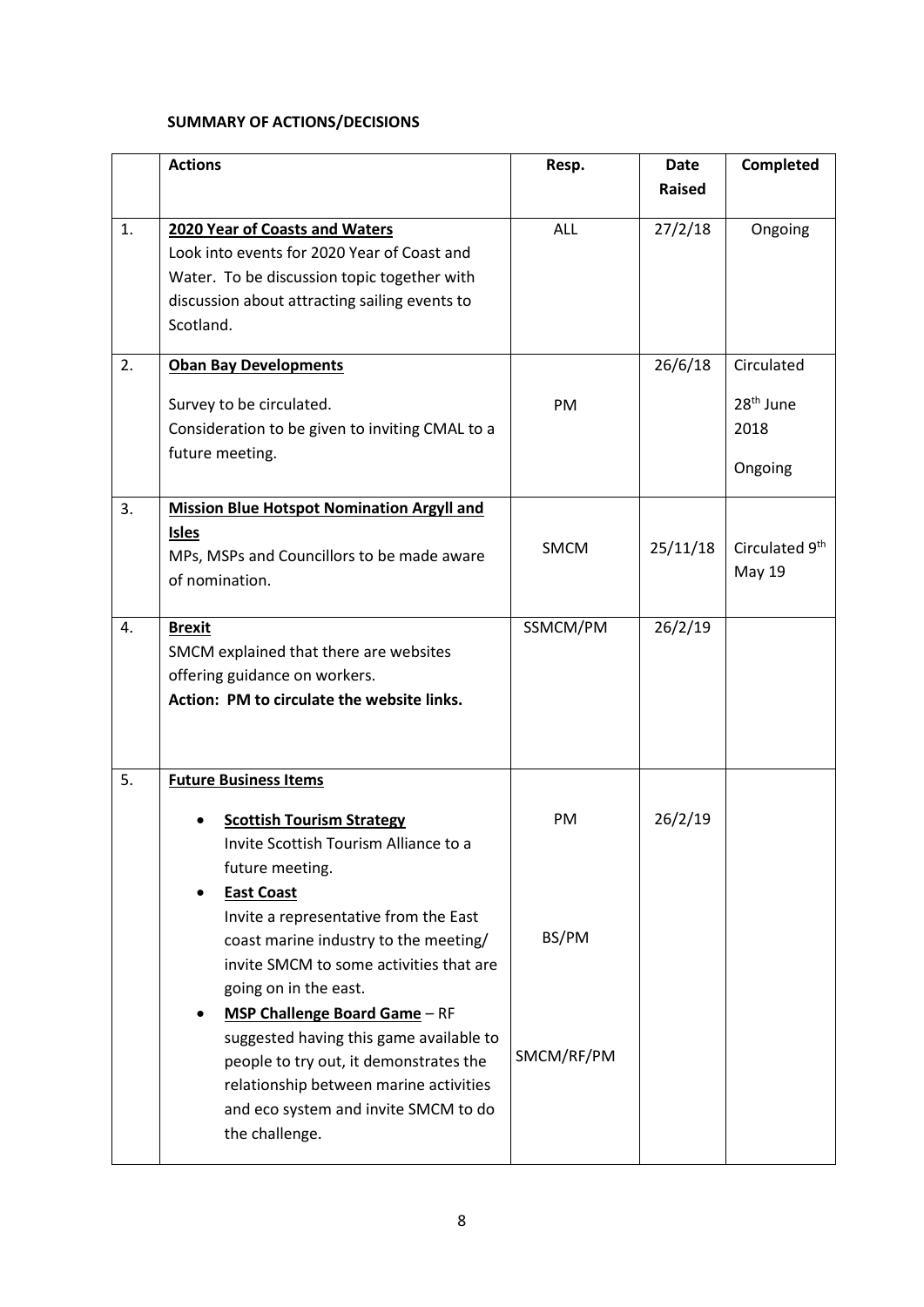|    | Joint Meeting with Cross Party Group on Sport                                                          | SMCM/PM/JA |         |                                       |
|----|--------------------------------------------------------------------------------------------------------|------------|---------|---------------------------------------|
|    | To be arranged.                                                                                        |            |         |                                       |
|    | <b>Kinloch Castle Friends Association</b><br>Invite to a future meeting.                               | PM         |         |                                       |
|    |                                                                                                        |            |         | On agenda<br>25 <sup>th</sup> June 19 |
| 6. | Canals Festival, 24 <sup>th</sup> to 26th May 2019<br>Information to be circulated.                    | PM         | 26/2/19 |                                       |
| 7. | <b>Marine Litter</b>                                                                                   |            |         |                                       |
|    | <b>Contact Audit Scotland provide</b><br>information on the various recycling                          | SMCM       | 26/2/19 |                                       |
|    | schemes.<br>RF to discuss with Marine Scotland who<br>$\bullet$<br>are involved with the marine litter | <b>RF</b>  |         |                                       |
|    | aspects.<br>RF to invite the Project Officer from the<br>$\bullet$<br>"Scrapbook project".             | RF         |         |                                       |
|    | Invite Keep Scotland Beautiful to a<br>$\bullet$                                                       | PM/GR      |         |                                       |
|    | future meeting.<br>Invite FEDRA to discuss nurdles.<br>٠                                               | PM         |         |                                       |
|    |                                                                                                        |            |         |                                       |